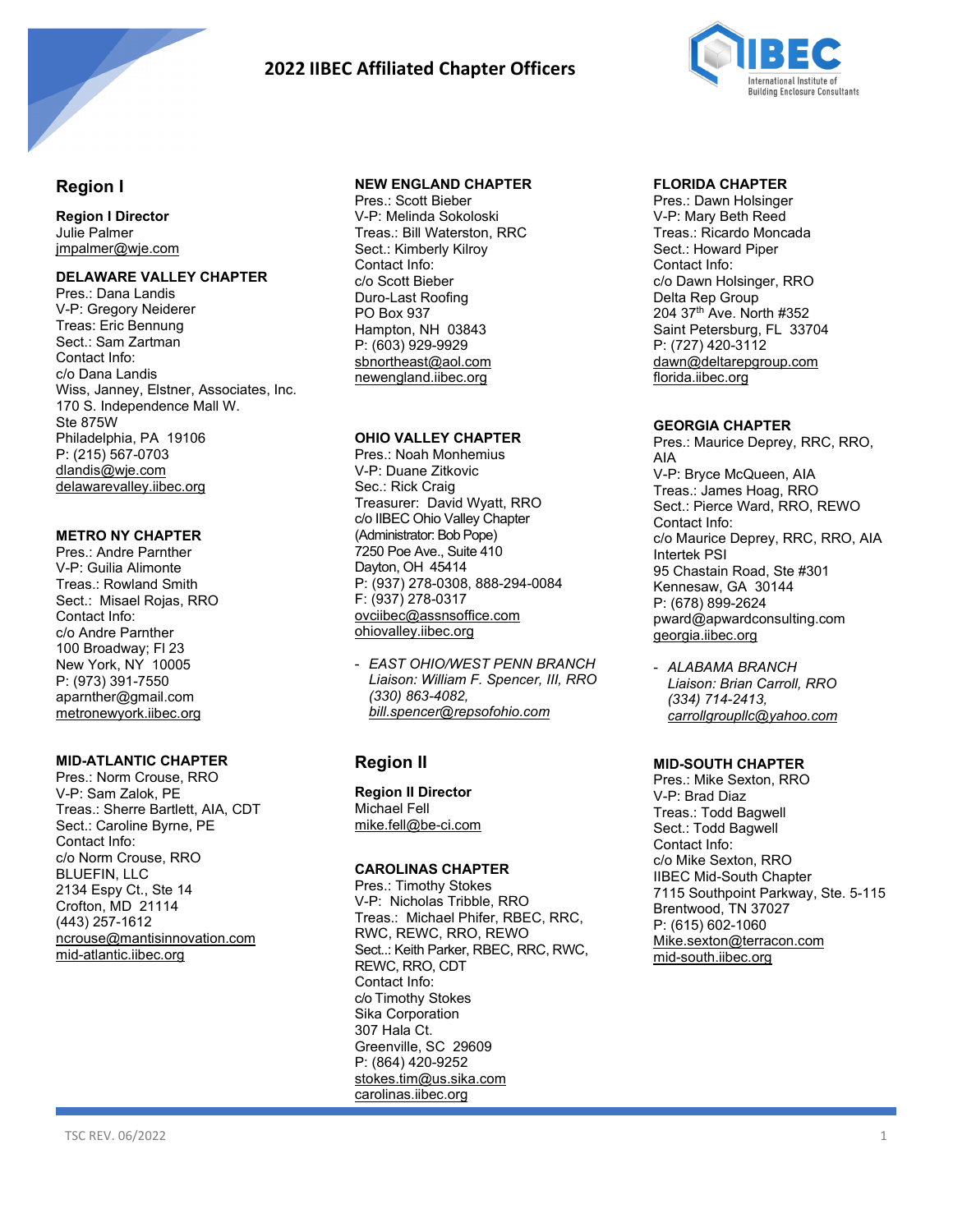

# **2022 IIBEC Affiliated Chapter Officers**



#### **VIRGINIA CHAPTER**

Pres.: Austin Eells V-P: Zachary Cox Treas.: Zachary Blankenship, RRO Sect.: Kirk Stanford Contact Info: c/o Austin Eells Architectural Exterior Solutions, LLC 1415 Grandin Road Roanoke, VA 24015 P: (804) 658-9533 austin@aesolutions.org [virginia.iibec.org](http://www.virginia.iibec.org/) 

## **Region III**

**Region III Director** Charles T. Sietmann, RRO, REWO, CCCA, CIT [csietmann@btc.expert](file://iibec-ad1/shared/Governance/Chapters/IIBEC%20Affiliated%20Chapter%20Officers/IIBEC%20Chapter%20Officers%20and%20Info%202021/csietmann@btc.expert)

#### **CHICAGO AREA CHAPTER**

Pres.: Derek Cavataio, RRO V-P: Patrick Giblin, RRC, RRO Treas.: Ryan Schultz Sect.: Allysia Youngquist, AIA, NCARB Contact Info: c/o Derek Cavataio, RRO IIBEC Chicago Area Chapter 1945 East 87th St. Chicago, IL 60617 P: (708) 935-6011 [info@chicagoarea.iibec.org](mailto:info@chicagoarea.iibec.org)  [chicagoarea.iibec.org](http://www.chicagoarea.iibec.org/) 

## **GREAT LAKES CHAPTER**

Pres.: Zack Davis V-P: Bob Beauregard, RRC, RRO Treas.: Richard A. Bresso, RRC, PE Sect.: Jeff Scott, RRC, RRO, CCS Contact Info: c/o Zack Davis Carlisle SynTec Systems 11750 Highland Rd., Ste 600 Hartland, MI 48353 P: (810) 623-2822 zack@crsllcreps.com rcigreatlakes.org

*- WEST MICHIGAN BRANCH Liaison: Elise Love, RRC (248) 514-4993 [elove@wje.com](mailto:elove@wje.com)* 

#### **WISCONSIN CHAPTER**

Pres.: Eric Raatz, RBEC, RRC, RWC, REWC, RRO V-P: Anne Frigo Sect/Treas.: Adam Geszvain, RRO Contact Info: c/o Eric Raatz 602 Pleasant Oak Dr. Suite A Oregon, WI 53575 P: (414) 467-7759 [raatze@alumni.msoe.edu](mailto:raatze@alumni.msoe.edu)  [rci-wi.org](file://rci-ad2/shared/Governance/Chapters/IIBEC%20Affiliated%20Chapter%20Officers/IIBEC%20Chapter%20Officers%20and%20info%202020/rci-wi.org) 

## **Region IV**

**Region IV Director** Jon Cannon, RRC, RRO, REWO, CDT [jcannon@hollon-cannon.com](mailto:jcannon@hollon-cannon.com) 

#### **CENTRAL TEXAS CHAPTER**

Pres: Jay Rodriguez V-P: John Hunt Treas.: Seth Tanner, RRC, RRO Sect: Gregory Lord Contact Info: c/o Jay Rodriguez IIBEC Central Texas Chapter P.O. Box 170189 Austin, TX 78729 (281) 932-6984 [jay@marketakersinc.com](mailto:jay@marketakersinc.com)  centraltexas.iibec.org

- *San Antonio Branch Liaison: Vernon Dunagin (210) 875-6178 [architect.vernon@gmail.com](mailto:architect.vernon@gmail.com)*

#### **GULF COAST CHAPTER**

Pres.: Royce Owens, RRO, EIT V-P: Kimani Augustine, PE Treas.: Tim Shaw Sect.: Timothy Clepper, RRC, RRO Contact Info: c/o Royce Owens, RRO, EIT Building Diagnostics, Inc. 327 Congress Ave., Suite 630 Houston, TX 78701 P: (832) 982-7715 [rowens@buildingdx.com](mailto:rowens@buildingdx.com)  [www.gulfcoast.iibec.org](http://www.gulfcoast.iibec.org/) 

- *Mexico City Branch (Mexico) Liaison: Alejandrina Galicia (553) 334-3382 agalicia@buildingdx.com*
- *Louisiana Branch Liaison: Neal Johnson, RRO (225) 324-5848 [njohnson97@gmail.com](mailto:njohnson97@gmail.com)*

#### **NORTH TEXAS CHAPTER**

Pres.: Seth Brooks, RRO V-P: Jo Madrid Treas.: Benjamin Scales, RRC, RRO Sect.: Gary Gilmore, RRO, REWO Contact Info: c/o Seth Brooks, RRO 2009 Crestside Dr. Carrollton, TX 75007 P: (872) 240-0033 [sbrooks@dfwairport.com](mailto:sbrooks@dfwairport.com)  [ntcrci.com](http://www.northtexas.iibec.org/)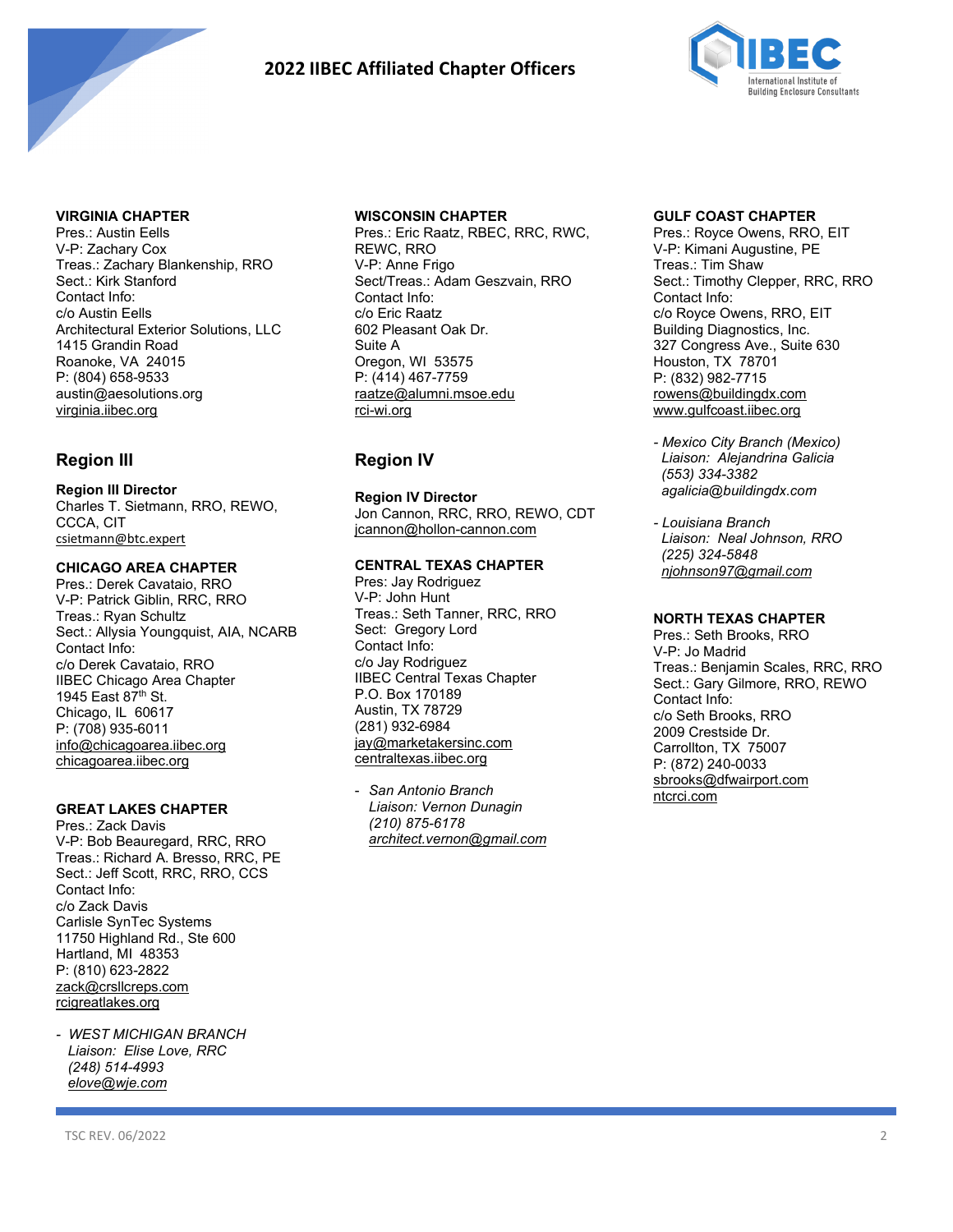

# **2022 IIBEC Affiliated Chapter Officers**



## **Region V**

## **Region V Director**

Julie E. McDonald, REWC, RRC [juliemcdonald324@gmail.com](mailto:juliemcdonald324@gmail.com) 

#### **ARIZONA CHAPTER**

Pres: Jesse Kinion V-P: Brian Stone Treas: Nicole Cooper Sect.: Shain Hiess Contact Info: c/o Jesse Kinion IIBEC Arizona Chapter Gorman Roofing Services 2229 E. University Dr. Phoenix, AZ 85034 P: (602) 380-4971 [jessek@gormanroofing.com](mailto:jessek@gormanroofing.com)  arizona.iibec.org

#### **COLORADO CHAPTER**

Pres.: Dan Cupit V-P: Matt Braun Treas.: Tim O'Brien, RRO Sect.: Kade Gromowski Contact Info: c/o Dan Cupit IIBEC Colorado Chapter P.O. Box 621993 Littleton, CO 80162 P: (303) 885-3969 [dan.c@pcsden.com](mailto:dan.c@pcsden.com)  [colorado.iibec.org](http://www.colorado.iibec.org/) 

#### **PORTLAND CHAPTER**

Pres.: Owen Elkins V-P: Scott Huff Sect.: Andrew Larson Treas.: Delvecchio Gray, RRC, RRO Contact Info: c/o Owen Elkins IIBEC Portland Chapter PO Box 14865 Portland, OR 97293 P: (503) 663-7553 [owen@bainassociatesinc.com](mailto:owen@bainassociatesinc.com)  [portland.iibec.org](http://www.portland.iibec.org/) 

#### **PUGET SOUND CHAPTER**

Pres.: Lawrence Kitchen, RBEC, RRO V-P: Jim Younger, RRC, RRO, AHERA, CDT Treas.: Jennifer Hudson Sect.: Darbi Krumpos Contact Info: c/o Lawrence Kitchen IIBEC Puget Sound Chapter 3402 Oakmont St NE Tacoma, WA 98422 P: (425) 220-1190 Lkitchen200@gmail.com [pugetsound.iibec.org](http://www.pugetsound.iibec.org/)

#### **SOUTHERN CALIFORNIA CHAPTER**

Pres.: Rick Mosco V-P: Erica Reynolds Treas.: Paul Miller Sect.: Danielle Ward Contact Info: c/o Rick Mosco IIBEC SoCal Chapter 225 S. Lake Ave;, Ste 500. Pasadena, CA 91101 P: (626) 696-4650 rmosco@wje.com [southerncalifornia.iibec.org](http://www.southerncalifornia.iibec.org/) 

#### **NORTHERN CALIFORNIA CHAPTER**

Pres: Rob Worthing, Jr., RRC, CDT V-P: Jonathan Stafford, RRC Treas: Bill Gillette Sect: Maxwell Calehuff Contact Info: c/o Rob Worthing, Jr., RRC, CDT Siplast 2500 Balmoral St. Union City, CA 94587 P: (415) 802-818 rob.worthing@siplast.com [northerncalifornia.iibec.org](http://www.northerncalifornia.iibec.org/) 

## **Region VI**

**Region VI Director** Burt Carver, RRC, RRO burt@apexbe.com

#### **CANADIAN PRAIRIES CHAPTER**

Pres.: Jon Solland, RRC V-P: Christine Baxter Treas.: Trevor Sziva, RRO Sect.: Porter Temple Contact Info: c/o Jon Solland, RRC IIBEC Canadian Prairies Chapter 1816 Crowchild Trail NW, Suite 200 Calgary, AB T2M 3Y7 Canada P: (403) 338-5854 jon.solland@rjc.ca [www.candianprairies.iibec.org](http://www.candianprairies.iibec.org/)

- *EDMONTON BRANCH Liaison: Justin Bell, RRO, REWO, CDT (780) 701-9736 justin.bell@goodwinroof.ca*
- *SASKATCHEWAN BRANCH Liaison: Percy Crossman, RRC, RRO, PE, PMP (844) 352-4606 [percy.crossman@rmiseng.ca](mailto:percy.crossman@rmiseng.ca)*

### **WESTERN CANADA CHAPTER**

Pres.: Guillaume Vadeboncoeur, PEng V-P: Torston Ball, RRO, PEng Sect./Treas.**:** Brian Boomars, PEng Contact Info: IIBEC Western Canada Chapter (Molly Shipowich, Executive Administrator) P.O. Box 19113 1153 56th Street Delta, BC V4L 2P8 CANADA P: (604) 294-0037 [iibecwcc@telus.net](mailto:iibecwcc@telus.net)  [www.westerncanada.iibec.org](http://www.rciwesterncanada.org/)